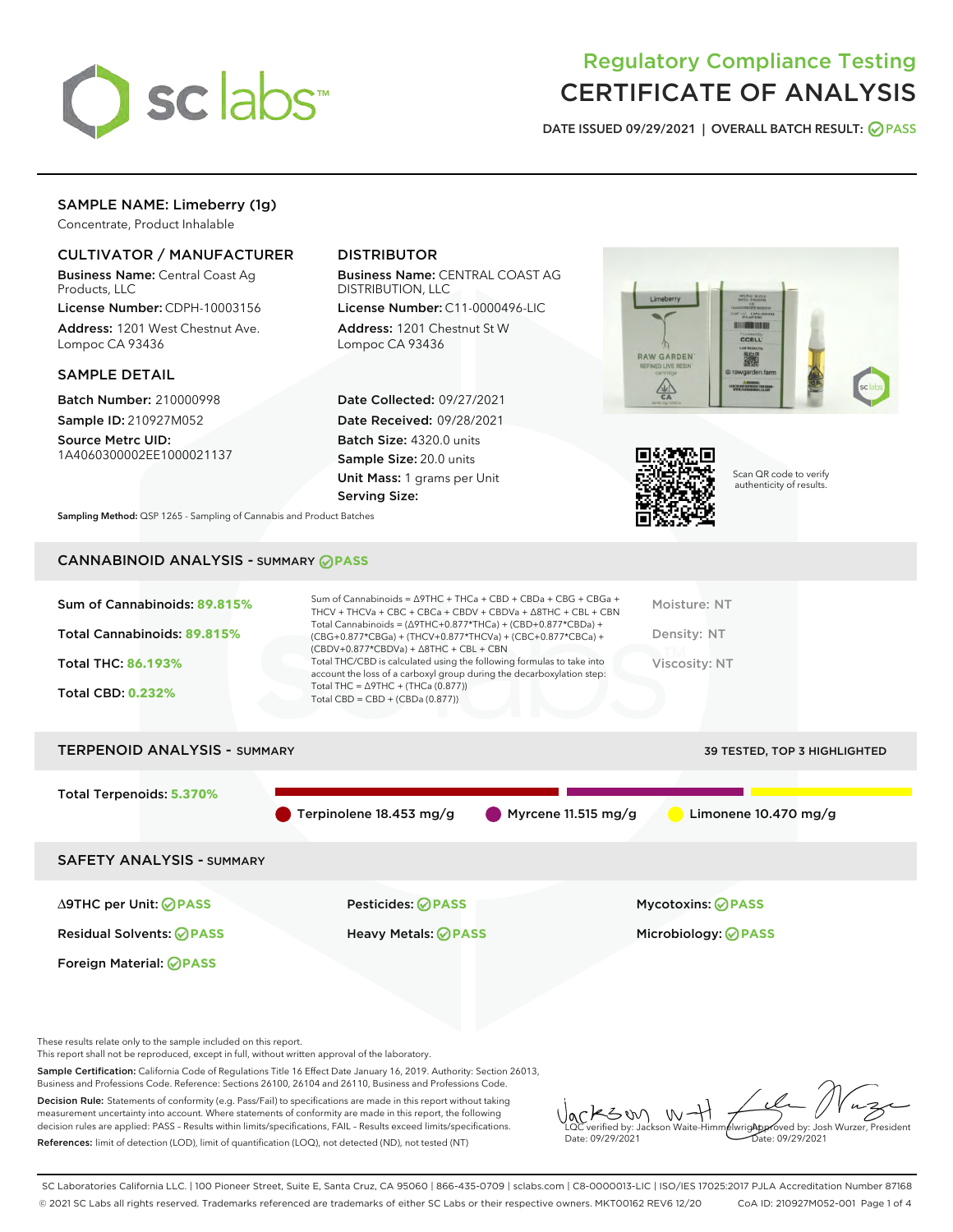



LIMEBERRY (1G) | DATE ISSUED 09/29/2021 | OVERALL BATCH RESULT: 0 PASS

#### CANNABINOID TEST RESULTS - 09/28/2021 2 PASS

Tested by high-performance liquid chromatography with diode-array detection (HPLC-DAD). **Method:** QSP 1157 - Analysis of Cannabinoids by HPLC-DAD

#### TOTAL CANNABINOIDS: **89.815%**

Total Cannabinoids (Total THC) + (Total CBD) + (Total CBG) + (Total THCV) + (Total CBC) + (Total CBDV) + ∆8THC + CBL + CBN

TOTAL THC: **86.193%** Total THC (∆9THC+0.877\*THCa)

TOTAL CBD: **0.232%**

Total CBD (CBD+0.877\*CBDa)

TOTAL CBG: 2.85% Total CBG (CBG+0.877\*CBGa)

TOTAL THCV: 0.4% Total THCV (THCV+0.877\*THCVa)

TOTAL CBC: ND Total CBC (CBC+0.877\*CBCa)

TOTAL CBDV: ND Total CBDV (CBDV+0.877\*CBDVa)

| <b>COMPOUND</b>            | LOD/LOQ<br>(mg/g) | <b>MEASUREMENT</b><br><b>UNCERTAINTY</b><br>mg/g | <b>RESULT</b><br>(mg/g) | <b>RESULT</b><br>(%) |
|----------------------------|-------------------|--------------------------------------------------|-------------------------|----------------------|
| <b>A9THC</b>               | 0.06/0.26         | ±29.650                                          | 861.93                  | 86.193               |
| <b>CBG</b>                 | 0.06/0.19         | ±1.123                                           | 28.50                   | 2.850                |
| <b>THCV</b>                | 0.1/0.2           | ±0.20                                            | 4.0                     | 0.40                 |
| <b>CBD</b>                 | 0.07/0.29         | ±0.107                                           | 2.32                    | 0.232                |
| <b>CBN</b>                 | 0.1/0.3           | ±0.09                                            | 1.4                     | 0.14                 |
| $\triangle$ 8THC           | 0.1/0.4           | N/A                                              | <b>ND</b>               | <b>ND</b>            |
| <b>THCa</b>                | 0.05/0.14         | N/A                                              | <b>ND</b>               | <b>ND</b>            |
| <b>THCVa</b>               | 0.07/0.20         | N/A                                              | <b>ND</b>               | <b>ND</b>            |
| <b>CBDa</b>                | 0.02/0.19         | N/A                                              | <b>ND</b>               | <b>ND</b>            |
| <b>CBDV</b>                | 0.04 / 0.15       | N/A                                              | <b>ND</b>               | <b>ND</b>            |
| <b>CBDVa</b>               | 0.03/0.53         | N/A                                              | <b>ND</b>               | <b>ND</b>            |
| <b>CBGa</b>                | 0.1/0.2           | N/A                                              | <b>ND</b>               | <b>ND</b>            |
| <b>CBL</b>                 | 0.06 / 0.24       | N/A                                              | <b>ND</b>               | <b>ND</b>            |
| <b>CBC</b>                 | 0.2 / 0.5         | N/A                                              | <b>ND</b>               | <b>ND</b>            |
| <b>CBCa</b>                | 0.07/0.28         | N/A                                              | <b>ND</b>               | <b>ND</b>            |
| <b>SUM OF CANNABINOIDS</b> |                   |                                                  | 898.15 mg/g             | 89.815%              |

#### **UNIT MASS: 1 grams per Unit**

| ∆9THC per Unit                                                                            | 1120 per-package limit | 861.93 mg/unit<br><b>PASS</b> |  |  |  |
|-------------------------------------------------------------------------------------------|------------------------|-------------------------------|--|--|--|
| <b>Total THC per Unit</b>                                                                 |                        | 861.93 mg/unit                |  |  |  |
| <b>CBD per Unit</b>                                                                       |                        | $2.32$ mg/unit                |  |  |  |
| <b>Total CBD per Unit</b>                                                                 |                        | $2.32$ mg/unit                |  |  |  |
| Sum of Cannabinoids<br>per Unit                                                           |                        | 898.15 mg/unit                |  |  |  |
| <b>Total Cannabinoids</b><br>per Unit                                                     |                        | 898.15 mg/unit                |  |  |  |
| <b>MOISTURE TEST RESULT</b><br><b>VISCOSITY TEST RESULT</b><br><b>DENSITY TEST RESULT</b> |                        |                               |  |  |  |

Not Tested

Not Tested

Not Tested

TERPENOID TEST RESULTS - 09/29/2021

Terpene analysis utilizing gas chromatography-flame ionization detection (GC-FID). **Method:** QSP 1192 - Analysis of Terpenoids by GC-FID

| <b>COMPOUND</b>          | LOD/LOQ<br>(mg/g) | <b>MEASUREMENT</b><br><b>UNCERTAINTY</b><br>mg/g | <b>RESULT</b><br>(mg/g)                         | <b>RESULT</b><br>$(\%)$ |
|--------------------------|-------------------|--------------------------------------------------|-------------------------------------------------|-------------------------|
| Terpinolene              | 0.008 / 0.026     | ±0.3783                                          | 18.453                                          | 1.8453                  |
| <b>Myrcene</b>           | 0.008 / 0.025     | ±0.1485                                          | 11.515                                          | 1.1515                  |
| Limonene                 | 0.005 / 0.016     | ±0.1497                                          | 10.470                                          | 1.0470                  |
| $\beta$ Caryophyllene    | 0.004 / 0.012     | ±0.1019                                          | 2.861                                           | 0.2861                  |
| $\beta$ Pinene           | 0.004 / 0.014     | ±0.0265                                          | 2.306                                           | 0.2306                  |
| $\alpha$ Pinene          | 0.005 / 0.017     | ±0.0144                                          | 1.678                                           | 0.1678                  |
| Linalool                 | 0.009 / 0.032     | ±0.0329                                          | 0.865                                           | 0.0865                  |
| $\alpha$ Humulene        | 0.009/0.029       | ±0.0256                                          | 0.798                                           | 0.0798                  |
| $\alpha$ Phellandrene    | 0.006 / 0.020     | ±0.0080                                          | 0.585                                           | 0.0585                  |
| Fenchol                  | 0.010 / 0.034     | ±0.0201                                          | 0.520                                           | 0.0520                  |
| <b>Terpineol</b>         | 0.016 / 0.055     | ±0.0319                                          | 0.519                                           | 0.0519                  |
| 3 Carene                 | 0.005 / 0.018     | ±0.0071                                          | 0.497                                           | 0.0497                  |
| $\alpha$ Terpinene       | 0.005 / 0.017     | ±0.0069                                          | 0.465                                           | 0.0465                  |
| Ocimene                  | 0.011 / 0.038     | ±0.0149                                          | 0.465                                           | 0.0465                  |
| $trans-\beta$ -Farnesene | 0.008 / 0.025     | ±0.0155                                          | 0.436                                           | 0.0436                  |
| $\gamma$ Terpinene       | 0.006 / 0.018     | ±0.0057                                          | 0.330                                           | 0.0330                  |
| Camphene                 | 0.005 / 0.015     | ±0.0021                                          | 0.182                                           | 0.0182                  |
| Valencene                | 0.009 / 0.030     | ±0.0101                                          | 0.147                                           | 0.0147                  |
| Borneol                  | 0.005 / 0.016     | ±0.0042                                          | 0.100                                           | 0.0100                  |
| Sabinene                 | 0.004 / 0.014     | ±0.0010                                          | 0.081                                           | 0.0081                  |
| $\alpha$ Bisabolol       | 0.008 / 0.026     | ±0.0043                                          | 0.080                                           | 0.0080                  |
| Nerolidol                | 0.009 / 0.028     | ±0.0032                                          | 0.051                                           | 0.0051                  |
| Eucalyptol               | 0.006 / 0.018     | ±0.0013                                          | 0.050                                           | 0.0050                  |
| Geraniol                 | 0.002 / 0.007     | ±0.0022                                          | 0.050                                           | 0.0050                  |
| Guaiol                   | 0.009 / 0.030     | ±0.0024                                          | 0.050                                           | 0.0050                  |
| p-Cymene                 | 0.005 / 0.016     | ±0.0013                                          | 0.048                                           | 0.0048                  |
| <b>Geranyl Acetate</b>   | 0.004 / 0.014     | ±0.0014                                          | 0.033                                           | 0.0033                  |
| Sabinene Hydrate         | 0.006 / 0.022     | ±0.0012                                          | 0.032                                           | 0.0032                  |
| Citronellol              | 0.003 / 0.010     | ±0.0009                                          | 0.019                                           | 0.0019                  |
| Nerol                    | 0.003 / 0.011     | ±0.0006                                          | 0.014                                           | 0.0014                  |
| Caryophyllene<br>Oxide   | 0.010 / 0.033     | N/A                                              | <loq< th=""><th><loq< th=""></loq<></th></loq<> | <loq< th=""></loq<>     |
| Fenchone                 | 0.009 / 0.028     | N/A                                              | ND                                              | ND                      |
| (-)-Isopulegol           | 0.005 / 0.016     | N/A                                              | ND                                              | ND                      |
| Camphor                  | 0.006 / 0.019     | N/A                                              | ND                                              | ND                      |
| Isoborneol               | 0.004 / 0.012     | N/A                                              | ND                                              | ND                      |
| Menthol                  | 0.008 / 0.025     | N/A                                              | ND                                              | ND                      |
| R-(+)-Pulegone           | 0.003 / 0.011     | N/A                                              | ND                                              | ND                      |
| $\alpha$ Cedrene         | 0.005 / 0.016     | N/A                                              | ND                                              | ND                      |
| Cedrol                   | 0.008 / 0.027     | N/A                                              | <b>ND</b>                                       | ND                      |
| <b>TOTAL TERPENOIDS</b>  |                   | 53.700 mg/g                                      | 5.370%                                          |                         |

SC Laboratories California LLC. | 100 Pioneer Street, Suite E, Santa Cruz, CA 95060 | 866-435-0709 | sclabs.com | C8-0000013-LIC | ISO/IES 17025:2017 PJLA Accreditation Number 87168 © 2021 SC Labs all rights reserved. Trademarks referenced are trademarks of either SC Labs or their respective owners. MKT00162 REV6 12/20 CoA ID: 210927M052-001 Page 2 of 4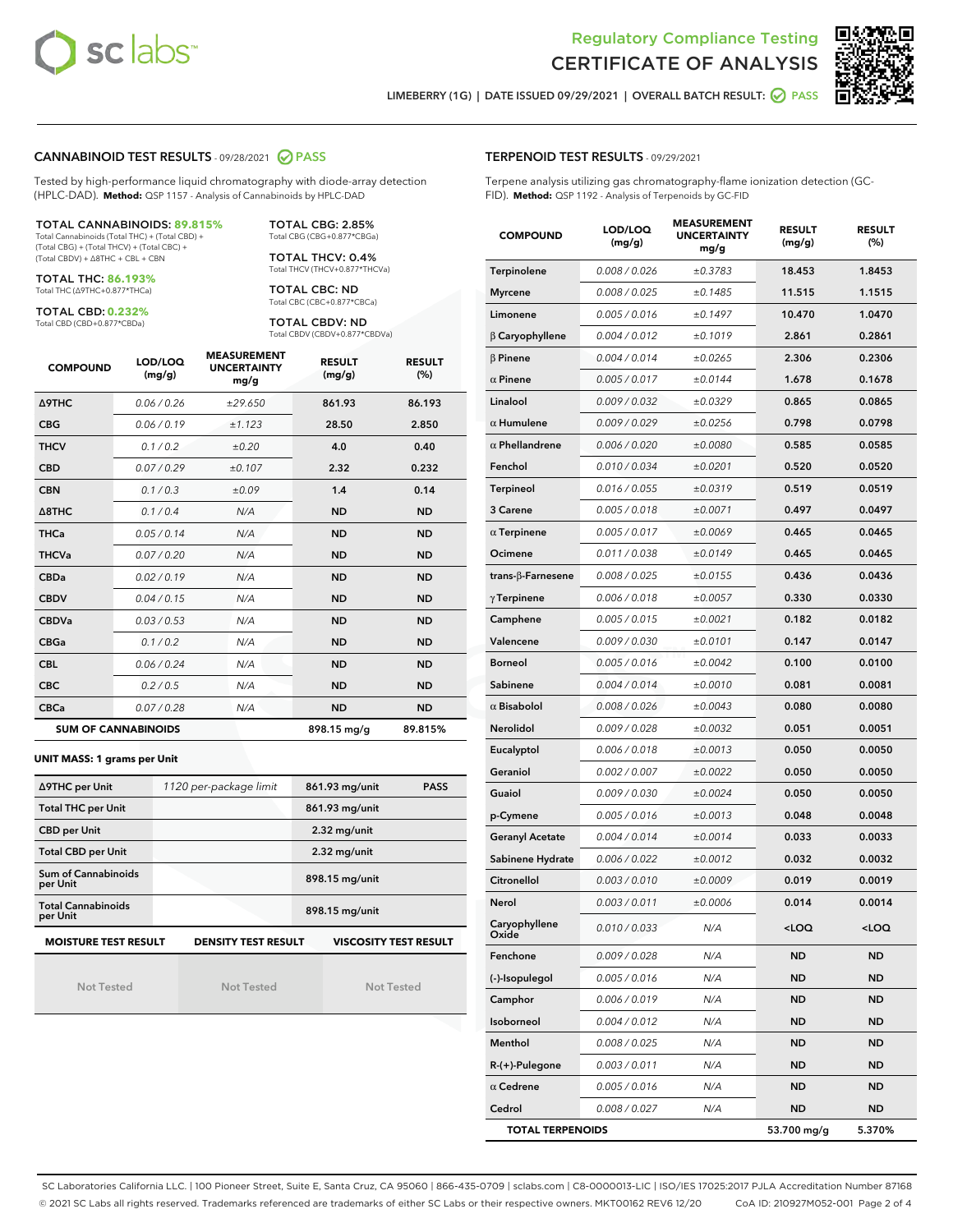



LIMEBERRY (1G) | DATE ISSUED 09/29/2021 | OVERALL BATCH RESULT: 0 PASS

## CATEGORY 1 PESTICIDE TEST RESULTS - 09/28/2021 2 PASS

Pesticide and plant growth regulator analysis utilizing high-performance liquid chromatography-mass spectrometry (HPLC-MS) or gas chromatography-mass spectrometry (GC-MS). \*GC-MS utilized where indicated. **Method:** QSP 1212 - Analysis of Pesticides and Mycotoxins by LC-MS or QSP 1213 - Analysis of Pesticides by GC-MS

| <b>COMPOUND</b>             | LOD/LOQ<br>$(\mu g/g)$ | <b>ACTION</b><br><b>LIMIT</b><br>$(\mu g/g)$ | <b>MEASUREMENT</b><br><b>UNCERTAINTY</b><br>$\mu$ g/g | <b>RESULT</b><br>$(\mu g/g)$ | <b>RESULT</b> |
|-----------------------------|------------------------|----------------------------------------------|-------------------------------------------------------|------------------------------|---------------|
| Aldicarb                    | 0.03 / 0.08            | $\ge$ LOD                                    | N/A                                                   | <b>ND</b>                    | <b>PASS</b>   |
| Carbofuran                  | 0.02 / 0.05            | $\ge$ LOD                                    | N/A                                                   | <b>ND</b>                    | <b>PASS</b>   |
| Chlordane*                  | 0.03 / 0.08            | $\ge$ LOD                                    | N/A                                                   | <b>ND</b>                    | <b>PASS</b>   |
| Chlorfenapyr*               | 0.03/0.10              | $\ge$ LOD                                    | N/A                                                   | <b>ND</b>                    | <b>PASS</b>   |
| Chlorpyrifos                | 0.02 / 0.06            | $\ge$ LOD                                    | N/A                                                   | <b>ND</b>                    | <b>PASS</b>   |
| Coumaphos                   | 0.02 / 0.07            | $\ge$ LOD                                    | N/A                                                   | <b>ND</b>                    | <b>PASS</b>   |
| Daminozide                  | 0.02/0.07              | $\ge$ LOD                                    | N/A                                                   | <b>ND</b>                    | <b>PASS</b>   |
| <b>DDVP</b><br>(Dichlorvos) | 0.03/0.09              | $>$ LOD                                      | N/A                                                   | <b>ND</b>                    | <b>PASS</b>   |
| Dimethoate                  | 0.03/0.08              | $\ge$ LOD                                    | N/A                                                   | <b>ND</b>                    | <b>PASS</b>   |
| Ethoprop(hos)               | 0.03/0.10              | $>$ LOD                                      | N/A                                                   | <b>ND</b>                    | <b>PASS</b>   |
| Etofenprox                  | 0.02 / 0.06            | $\ge$ LOD                                    | N/A                                                   | <b>ND</b>                    | <b>PASS</b>   |
| Fenoxycarb                  | 0.03/0.08              | $\ge$ LOD                                    | N/A                                                   | <b>ND</b>                    | <b>PASS</b>   |
| Fipronil                    | 0.03/0.08              | $>$ LOD                                      | N/A                                                   | <b>ND</b>                    | <b>PASS</b>   |
| Imazalil                    | 0.02 / 0.06            | $\ge$ LOD                                    | N/A                                                   | <b>ND</b>                    | <b>PASS</b>   |
| Methiocarb                  | 0.02 / 0.07            | $\ge$ LOD                                    | N/A                                                   | <b>ND</b>                    | <b>PASS</b>   |
| Methyl<br>parathion         | 0.03/0.10              | $\ge$ LOD                                    | N/A                                                   | <b>ND</b>                    | <b>PASS</b>   |
| <b>Mevinphos</b>            | 0.03/0.09              | $\ge$ LOD                                    | N/A                                                   | <b>ND</b>                    | <b>PASS</b>   |
| Paclobutrazol               | 0.02 / 0.05            | $\ge$ LOD                                    | N/A                                                   | <b>ND</b>                    | <b>PASS</b>   |
| Propoxur                    | 0.03/0.09              | $\ge$ LOD                                    | N/A                                                   | <b>ND</b>                    | <b>PASS</b>   |
| Spiroxamine                 | 0.03 / 0.08            | $\ge$ LOD                                    | N/A                                                   | <b>ND</b>                    | <b>PASS</b>   |
| Thiacloprid                 | 0.03/0.10              | $\ge$ LOD                                    | N/A                                                   | <b>ND</b>                    | <b>PASS</b>   |

## CATEGORY 2 PESTICIDE TEST RESULTS - 09/28/2021 @ PASS

| <b>COMPOUND</b>          | LOD/LOO<br>$(\mu g/g)$ | <b>ACTION</b><br>LIMIT<br>$(\mu g/g)$ | <b>MEASUREMENT</b><br><b>UNCERTAINTY</b><br>$\mu$ g/g | <b>RESULT</b><br>$(\mu g/g)$ | <b>RESULT</b> |
|--------------------------|------------------------|---------------------------------------|-------------------------------------------------------|------------------------------|---------------|
| Abamectin                | 0.03/0.10              | 0.1                                   | N/A                                                   | <b>ND</b>                    | <b>PASS</b>   |
| Acephate                 | 0.02/0.07              | 0.1                                   | N/A                                                   | <b>ND</b>                    | <b>PASS</b>   |
| Acequinocyl              | 0.02/0.07              | 0.1                                   | N/A                                                   | <b>ND</b>                    | <b>PASS</b>   |
| Acetamiprid              | 0.02/0.05              | 0.1                                   | N/A                                                   | <b>ND</b>                    | <b>PASS</b>   |
| Azoxystrobin             | 0.02/0.07              | 0.1                                   | N/A                                                   | <b>ND</b>                    | <b>PASS</b>   |
| <b>Bifenazate</b>        | 0.01/0.04              | 0.1                                   | N/A                                                   | <b>ND</b>                    | <b>PASS</b>   |
| <b>Bifenthrin</b>        | 0.02/0.05              | 3                                     | N/A                                                   | <b>ND</b>                    | <b>PASS</b>   |
| <b>Boscalid</b>          | 0.03/0.09              | 0.1                                   | N/A                                                   | <b>ND</b>                    | <b>PASS</b>   |
| Captan                   | 0.19/0.57              | 0.7                                   | N/A                                                   | <b>ND</b>                    | <b>PASS</b>   |
| Carbaryl                 | 0.02/0.06              | 0.5                                   | N/A                                                   | <b>ND</b>                    | <b>PASS</b>   |
| Chlorantranilip-<br>role | 0.04/0.12              | 10                                    | N/A                                                   | <b>ND</b>                    | <b>PASS</b>   |
| Clofentezine             | 0.03/0.09              | 0.1                                   | N/A                                                   | <b>ND</b>                    | <b>PASS</b>   |

## CATEGORY 2 PESTICIDE TEST RESULTS - 09/28/2021 continued

| <b>COMPOUND</b>               | LOD/LOQ<br>(µg/g) | <b>ACTION</b><br>LIMIT<br>$(\mu g/g)$ | <b>MEASUREMENT</b><br><b>UNCERTAINTY</b><br>µg/g | <b>RESULT</b><br>(µg/g) | <b>RESULT</b> |
|-------------------------------|-------------------|---------------------------------------|--------------------------------------------------|-------------------------|---------------|
| Cyfluthrin                    | 0.12 / 0.38       | 2                                     | N/A                                              | ND                      | <b>PASS</b>   |
| Cypermethrin                  | 0.11 / 0.32       | 1                                     | N/A                                              | ND                      | PASS          |
| Diazinon                      | 0.02 / 0.05       | 0.1                                   | N/A                                              | ND                      | PASS          |
| Dimethomorph                  | 0.03 / 0.09       | 2                                     | N/A                                              | <b>ND</b>               | <b>PASS</b>   |
| Etoxazole                     | 0.02 / 0.06       | 0.1                                   | N/A                                              | ND                      | <b>PASS</b>   |
| Fenhexamid                    | 0.03 / 0.09       | 0.1                                   | N/A                                              | ND                      | <b>PASS</b>   |
| Fenpyroximate                 | 0.02 / 0.06       | 0.1                                   | N/A                                              | <b>ND</b>               | <b>PASS</b>   |
| Flonicamid                    | 0.03 / 0.10       | 0.1                                   | N/A                                              | <b>ND</b>               | <b>PASS</b>   |
| Fludioxonil                   | 0.03 / 0.10       | 0.1                                   | N/A                                              | <b>ND</b>               | <b>PASS</b>   |
| Hexythiazox                   | 0.02 / 0.07       | 0.1                                   | N/A                                              | <b>ND</b>               | PASS          |
| Imidacloprid                  | 0.04 / 0.11       | 5                                     | N/A                                              | <b>ND</b>               | <b>PASS</b>   |
| Kresoxim-methyl               | 0.02 / 0.07       | 0.1                                   | N/A                                              | ND                      | <b>PASS</b>   |
| Malathion                     | 0.03 / 0.09       | 0.5                                   | N/A                                              | <b>ND</b>               | <b>PASS</b>   |
| Metalaxyl                     | 0.02 / 0.07       | $\overline{c}$                        | N/A                                              | <b>ND</b>               | <b>PASS</b>   |
| Methomyl                      | 0.03 / 0.10       | 1                                     | N/A                                              | ND                      | <b>PASS</b>   |
| Myclobutanil                  | 0.03/0.09         | 0.1                                   | N/A                                              | <b>ND</b>               | <b>PASS</b>   |
| Naled                         | 0.02 / 0.07       | 0.1                                   | N/A                                              | ND                      | <b>PASS</b>   |
| Oxamyl                        | 0.04 / 0.11       | 0.5                                   | N/A                                              | ND                      | <b>PASS</b>   |
| Pentachloronitro-<br>benzene* | 0.03 / 0.09       | 0.1                                   | N/A                                              | ND                      | <b>PASS</b>   |
| Permethrin                    | 0.04/0.12         | 0.5                                   | N/A                                              | <b>ND</b>               | <b>PASS</b>   |
| Phosmet                       | 0.03 / 0.10       | 0.1                                   | N/A                                              | ND                      | <b>PASS</b>   |
| Piperonylbu-<br>toxide        | 0.02 / 0.07       | 3                                     | N/A                                              | <b>ND</b>               | <b>PASS</b>   |
| Prallethrin                   | 0.03 / 0.08       | 0.1                                   | N/A                                              | <b>ND</b>               | <b>PASS</b>   |
| Propiconazole                 | 0.02 / 0.07       | 0.1                                   | N/A                                              | ND                      | <b>PASS</b>   |
| Pyrethrins                    | 0.04 / 0.12       | 0.5                                   | N/A                                              | ND                      | <b>PASS</b>   |
| Pyridaben                     | 0.02 / 0.07       | 0.1                                   | N/A                                              | <b>ND</b>               | <b>PASS</b>   |
| Spinetoram                    | 0.02 / 0.07       | 0.1                                   | N/A                                              | ND                      | <b>PASS</b>   |
| Spinosad                      | 0.02 / 0.07       | 0.1                                   | N/A                                              | ND                      | <b>PASS</b>   |
| Spiromesifen                  | 0.02 / 0.05       | 0.1                                   | N/A                                              | <b>ND</b>               | <b>PASS</b>   |
| Spirotetramat                 | 0.02 / 0.06       | 0.1                                   | N/A                                              | ND                      | <b>PASS</b>   |
| Tebuconazole                  | 0.02 / 0.07       | 0.1                                   | N/A                                              | ND                      | <b>PASS</b>   |
| Thiamethoxam                  | 0.03 / 0.10       | 5                                     | N/A                                              | <b>ND</b>               | <b>PASS</b>   |
| Trifloxystrobin               | 0.03 / 0.08       | 0.1                                   | N/A                                              | <b>ND</b>               | <b>PASS</b>   |

SC Laboratories California LLC. | 100 Pioneer Street, Suite E, Santa Cruz, CA 95060 | 866-435-0709 | sclabs.com | C8-0000013-LIC | ISO/IES 17025:2017 PJLA Accreditation Number 87168 © 2021 SC Labs all rights reserved. Trademarks referenced are trademarks of either SC Labs or their respective owners. MKT00162 REV6 12/20 CoA ID: 210927M052-001 Page 3 of 4